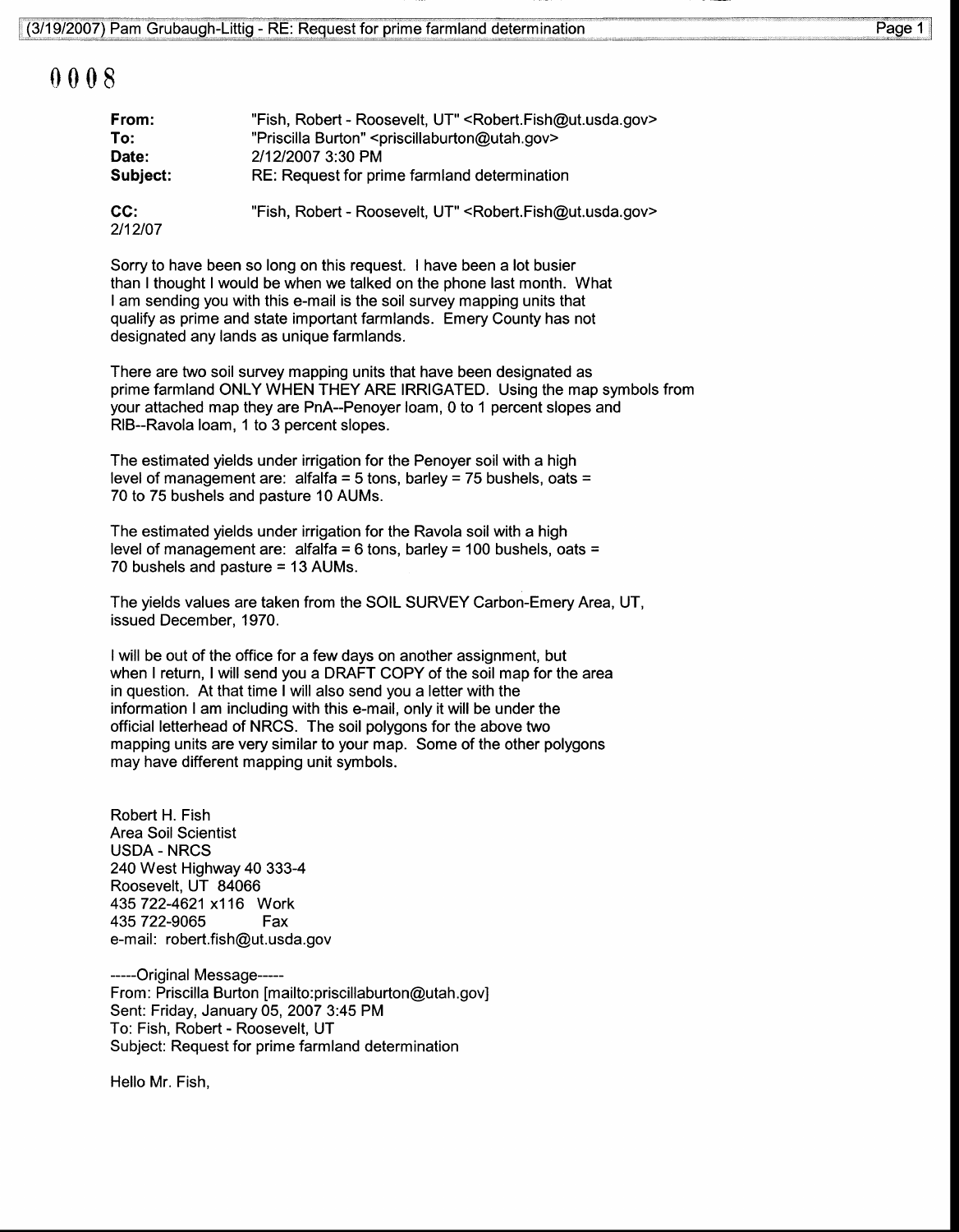The Division of Oil, Gas & Mining (DOGM) has received an application from Consoidation Coal Co. for a boundary change of 160 acres at the Emery Mine. DOGM is required by law to collaborate with the NRCS on a determination of prime farmland for the area.

The new boundary would include approximately 160 acres of privately held surface (owned by D.U. Company) in the Sec. 22, T.22 S., R. 6 E., SLBM: SW/4NW/4, NW/4SW/4, NE/4SW1/4, and SE/4SE/4. This new boundary is immediately adjacent to land you investigated for prime farmland status last year in Emery County, T .22 S., R. 6 E., SLBM Sec 22 (see letter dated June 14, 2005).

The USGS Emery East Quad Map shows the area. An arrow points to the federal lease IBC on Figure Xlll-1 (attached). This soils map was generated by the Permittee and may not reflect the NRCS soils mapping that has been conducted in the area.

On December 12, I spoke with Roger Barton, Jim Greenan, Taren Picket in the Castle Dale office of the NRCS concerning this parcel. They provided me with a Farm Service Agency map that indicates approximately 48 acres are irrigated within the 160 acre parcel. lf you find prime farmland or farmland of statewide importance within the new boundary, please provide a summary of the productivity and crops grown on the irrigated acres.

Please let me know if I can be of further help. I could meet you at the Price or Castle Dale NRCS offices to discuss the area.

Thank you,

Priscilla Burton Certified Professional Soil Scientist Utah Division of Oil Gas & Mining Price Field Office 455 West Rail Road Ave. Price UT 84501

priscillaburton@utah.gov (435) 613-1 146 x 207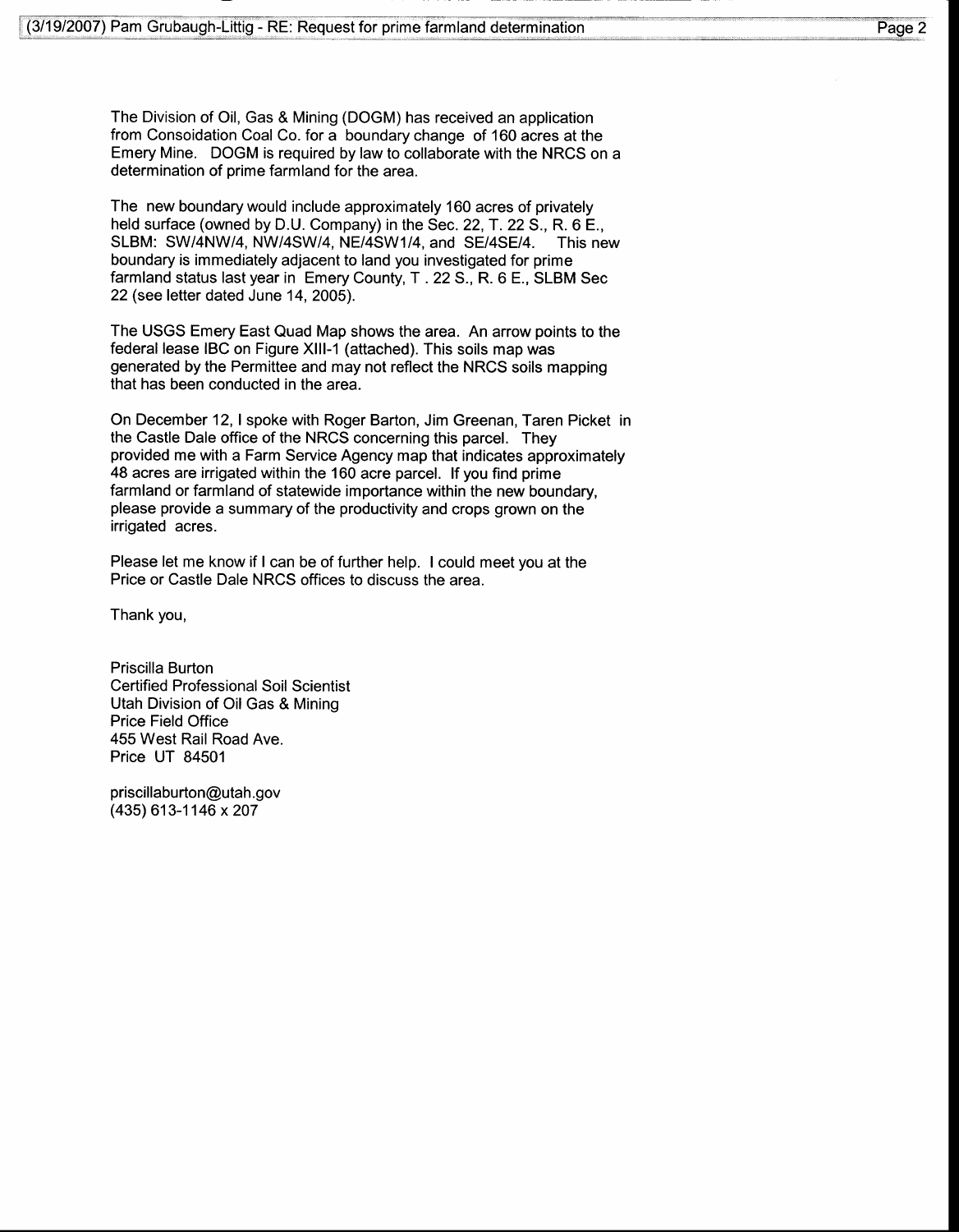



OGM PRICE FIELD OFFICE